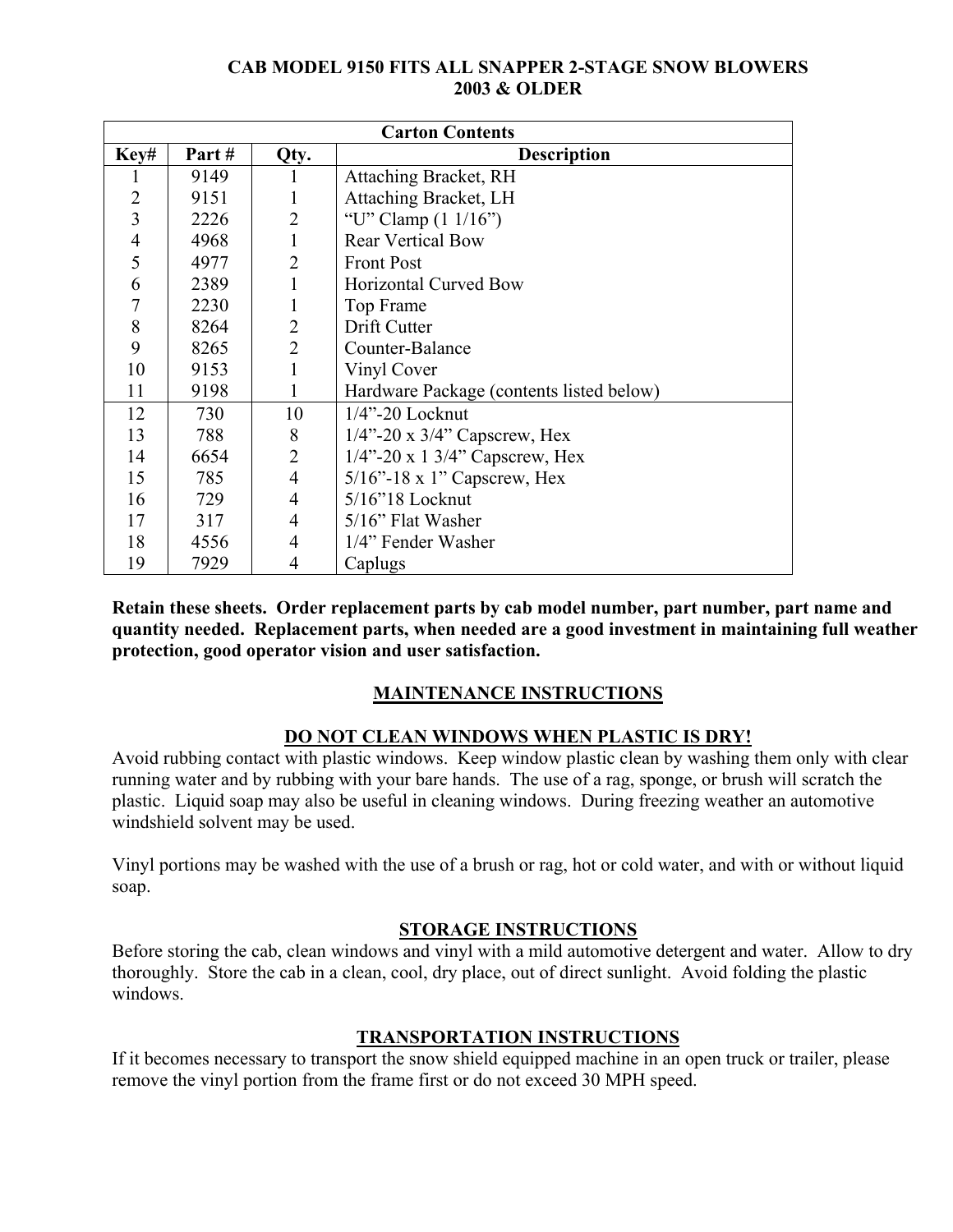#### INSTALLATION INSTRUCTIONS

READ THESE INSTRUCTIONS COMPLETELY BEFORE BEGGINING INSTALLATION. IN THESE INSTRUCTIONS "BOLT" MEANS 1/4-20 X 3/4" BOLT AND "NUT" MEANS 1/4" LOCKNUT.



# STEP 1; SEE FIGURE 1:

Α. Identify the steel parts using figure 1 as an example.

## STEP 2; SEE FIGURE 2:

- A. Loosen two bolts from handle bars (REFERENCE A). Slip the right ATTACHING BRACKET (1) under the bolt head. Now place a "U" CLAMP (3) open end up on the handle bar and insert a  $1/4$ " x 2" bolt through the clamp and the other end of the bracket. Add a nut and tighten both bolts.
- $B<sub>1</sub>$ Repeat above step 1A on the left side using left ATTACHING BRACKET (2).



#### **FORM 9150B**

LITHO IN USA **EXECUTE:** 010390 **AND IN PAGE 2**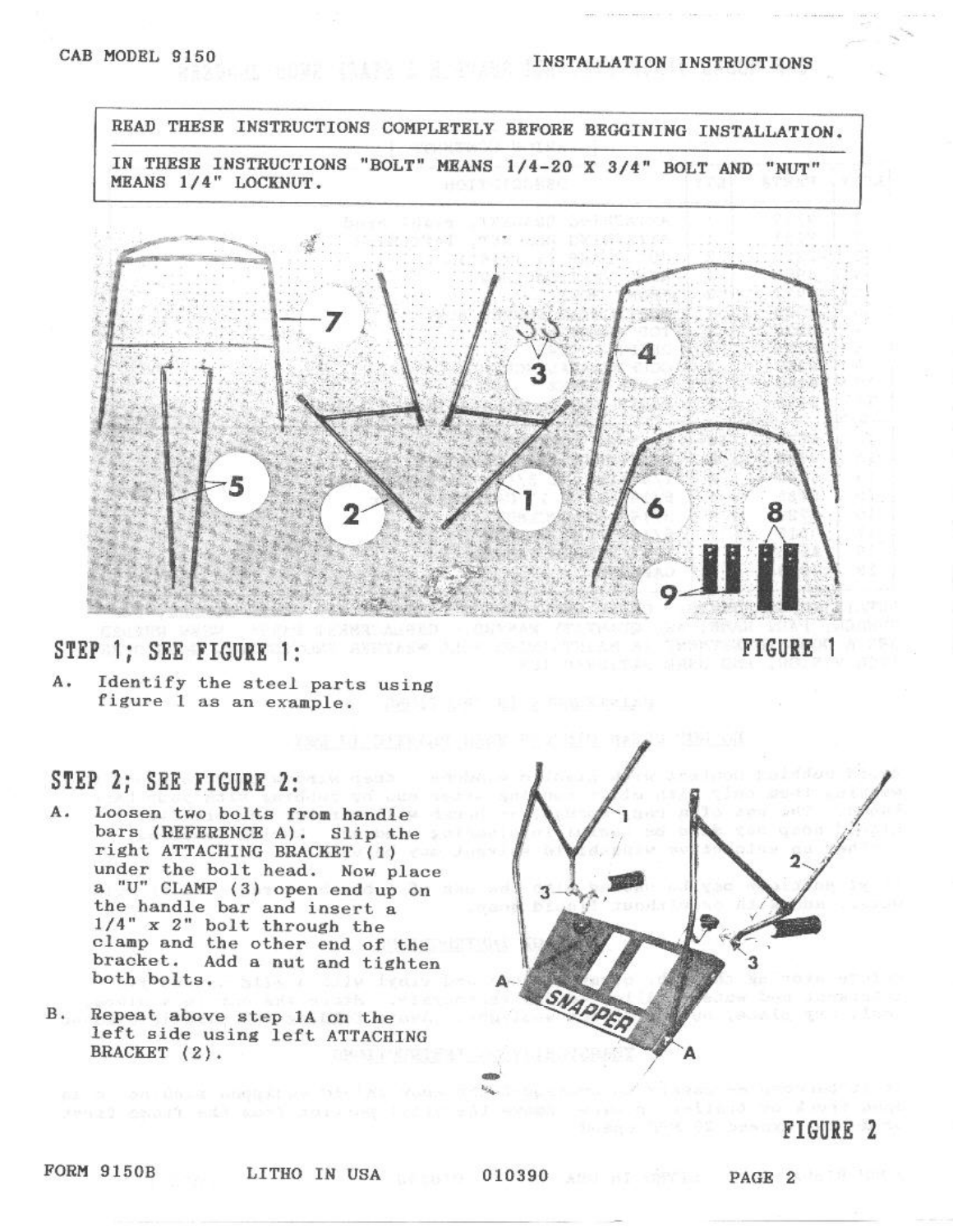#### INSTALLATION INSTRUCTIONS

### CAB MODEL 9150

# STEP 3: SEE FIGURE 3:

- A. Attach the HORIZONTAL BOW (6) and FRONT POSTS (5) to the brackets by using two bolts and locknuts. The mounting tabs on the horizontal bow should be between the attaching brackets and front posts with the attaching brackets on the outside. Be sure the top of the front posts are pointed towards each other. Keep the bolt heads on the exterior of the enclosure.
- **B.** Mount each leg of the REAR VERTICAL BOW (4) to the attaching brackets (1 & 2) and the horizontal bow (6) with a  $1/4$ " x 1" bolt, a  $1/4$ " fender washer, and a locknut. The bolt head should be on the inside of the cab with the fender washers on the outside of the framework.
- $C<sub>1</sub>$ Attach the TOP FRAME (7) to the vertical bow (4) and the front posts (5) by using four bolts and locknuts. Keep these bolt heads on the outside of the cab.
	- $D<sub>1</sub>$ Tighten all bolts making sure that the rear vertical bow (4) is at a 90° angle to the horizontal bow (6).



**FIGURE 3**